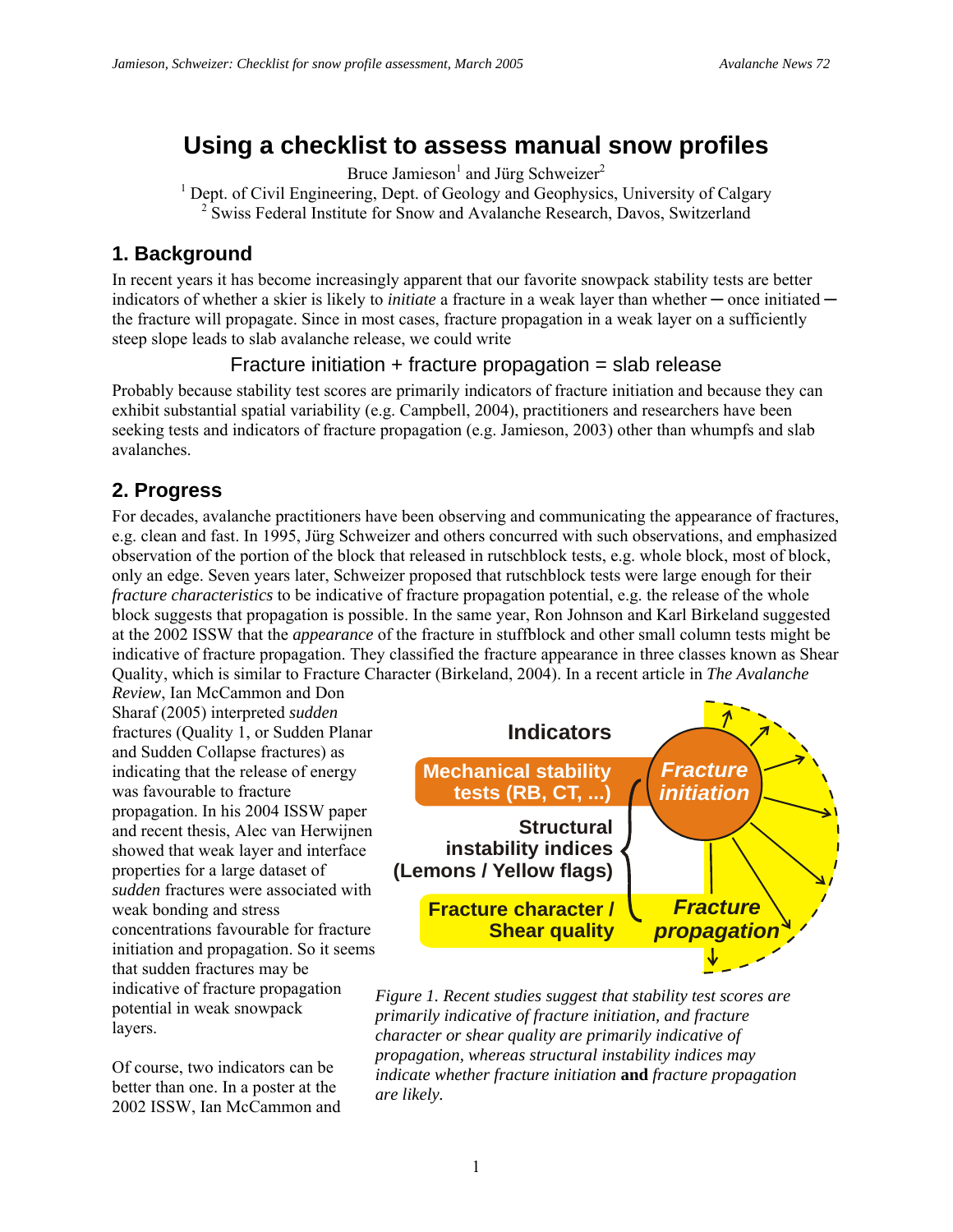Jürg Schweizer developed a simple method for scanning snow profiles and flagging certain characteristics associated with instability of the interfaces between adjacent layers. These five instability flags, called "Lemons", include the hardness difference and grain size difference across interfaces. The Lemon count for the profile is the maximum number of Lemons for any interface in the profile. The Lemon count for profiles correlated with the stability assessment on similar slopes, i.e. more Lemons, lower stability. In 37 of 41 profiles on slopes that had avalanched, the bed surface had the most Lemons, or was tied for the most. Ian and Jürg proposed that the Lemon count was a good indicator of instability, partly because it selected interface characteristics favourable to propagation.

Using a large dataset from the Columbia Mountains of western Canada in his thesis, Alec showed that snow layer and interface characteristics similar to Lemons (more on these later) were favourable to fracture initiation *and* fracture propagation. This means we may have two indicators of fracture propagation potential, as shown in Figure 1, which is based on the "stability circle" developed by Ian McCammon and Don Sharaf. In the diagram, we show that while stability test scores may be primarily indicative of fracture initiation, structural instability indices, such as the Lemon count in a profile, are likely indicative of fracture initiation *and* propagation.

To summarize these recent ideas:

- Scores from stability tests such as the rutschblock, compression test or stuffblock test are indicators of whether skiers are likely to *initiate* fractures. These scores vary considerably over the terrain, and false stable scores are not uncommon.
- Fracture character or shear quality are indicators of whether fracture propagation in the weak layer or interface is likely or not. Cam Campbell (2004) showed that sudden fractures are often quite consistent within avalanche start zones.
- *Structural instability indices* such as McCammon's Lemons correlate with skier triggering probably because they are indicative of fracture initiation *and* fracture propagation.

## **3. Yellow flags**

At the 2004 ISSW, Jürg Schweizer and others developed a set of critical layer and interface properties, similar to McCammon's Lemons, but based on several hundred profiles from the Swiss Alps and Columbia Mountains. They showed the maximum count of these critical snowpack properties in any interface of a profile could distinguish most profiles on skier-triggered slopes from most profiles on slopes that had been tested by skiers but not triggered.

The optimal critical ranges for these properties were different for profiles from the Swiss Alps and from the Columbia Mountains of western Canada. In this article, we'll use the set of Columbia Mountain profiles from the ISSW paper by Schweizer and others, and modify the critical ranges to make them easier to use. Because the approach is different from but based on McCammon's Lemons, each layer or

Table 1: Yellow flag criteria for identifying potential failure layers

| Property                    | Critical range  |  |
|-----------------------------|-----------------|--|
|                             | (Columbia Mtns) |  |
| <b>Layer properties</b>     |                 |  |
| Average grain size          | $>1$ mm         |  |
| Hardness*                   | $<$ 1F (3*)     |  |
| Primary grain type          | Persistent      |  |
|                             | (SH, FC or DH)  |  |
| <b>Interface properties</b> |                 |  |
| Difference in grain size    | $> 0.5$ mm      |  |
| Difference in               | $>1$ *          |  |
| hardness*                   |                 |  |
| Depth of interface          | 20 to 85 cm     |  |

\* hand hardness F, 4F, 1F, P, K is assigned values of 1, 2, 3, 4, 5, respectively. Fractional values are allowed, e.g. 4F+ and 1F- are 2.3 and 2.7, respectively.

interface with a property in the critical range is marked with a Yellow Flag.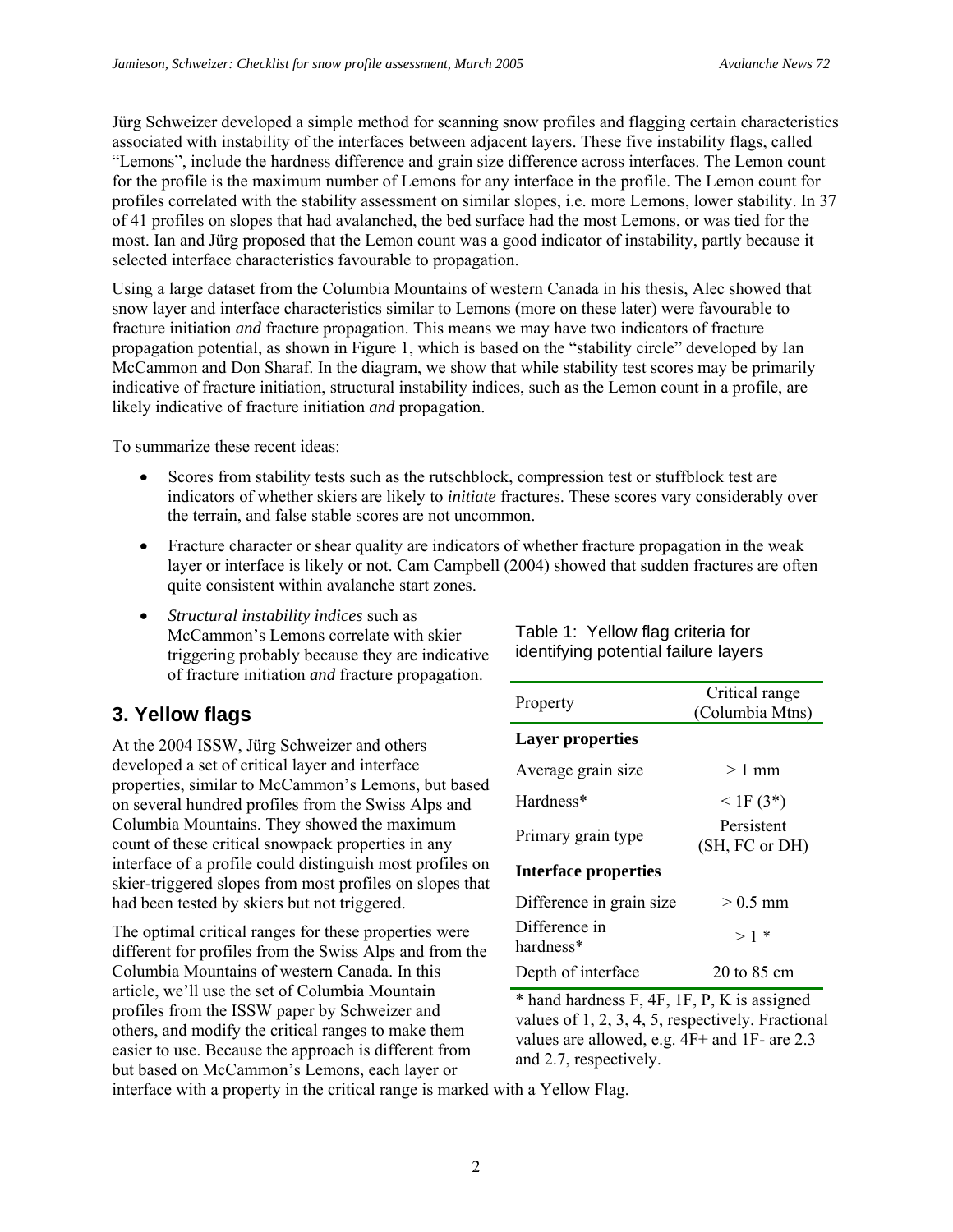Although based on data, the approach and the ranges have similarities to assessments by experienced practitioners and by expert systems (e.g. McClung, 1995).

#### **4. Method**

There are three layer properties and three interface properties to check (Table 1). Start with the first layer property: average grain size. In a column, put a flag (or checkmark) beside each layer with average grain size *larger* than 1 mm (Table 1). (For crusts without a reported grain size, use 1 mm.) In the second columns, flag each layer that is softer than 1F (1-finger), and in the third, flag each layer that consists of persistent weak grains (surface hoar, facets or depth hoar). In three more columns, flag each interface that is critical according to each of the interface properties in Table 1. See Figure 2 for an example.

Now scan down the interfaces, add the number of flags for each interface and for the adjacent layer that has the most flags. For example, suppose an interface has one flag, the layer above has two flags and the layer below has one; the total for that interface is three. This gives each interface in the profile a number (count of flags) between 0 and 6. The predicted failure interface(s) are those with the maximum number of flags, and there can be more than one interface with the same maximum. Similarly a rutschblock or other snowpack test can identify more than one critical interface.



*Figure 2. Example of using flags to find critical interfaces (those with higher scores more likely to release slab avalanches and fracture in stability tests) and to assess the profile (skier triggering likely if at least one interface has 5 or 6 flags). The flag count for this profile is 6, and the observer triggered a whumpf on the adjacent slope. The fracture occurred on the layer of rounded facets 64 cm below the surface.*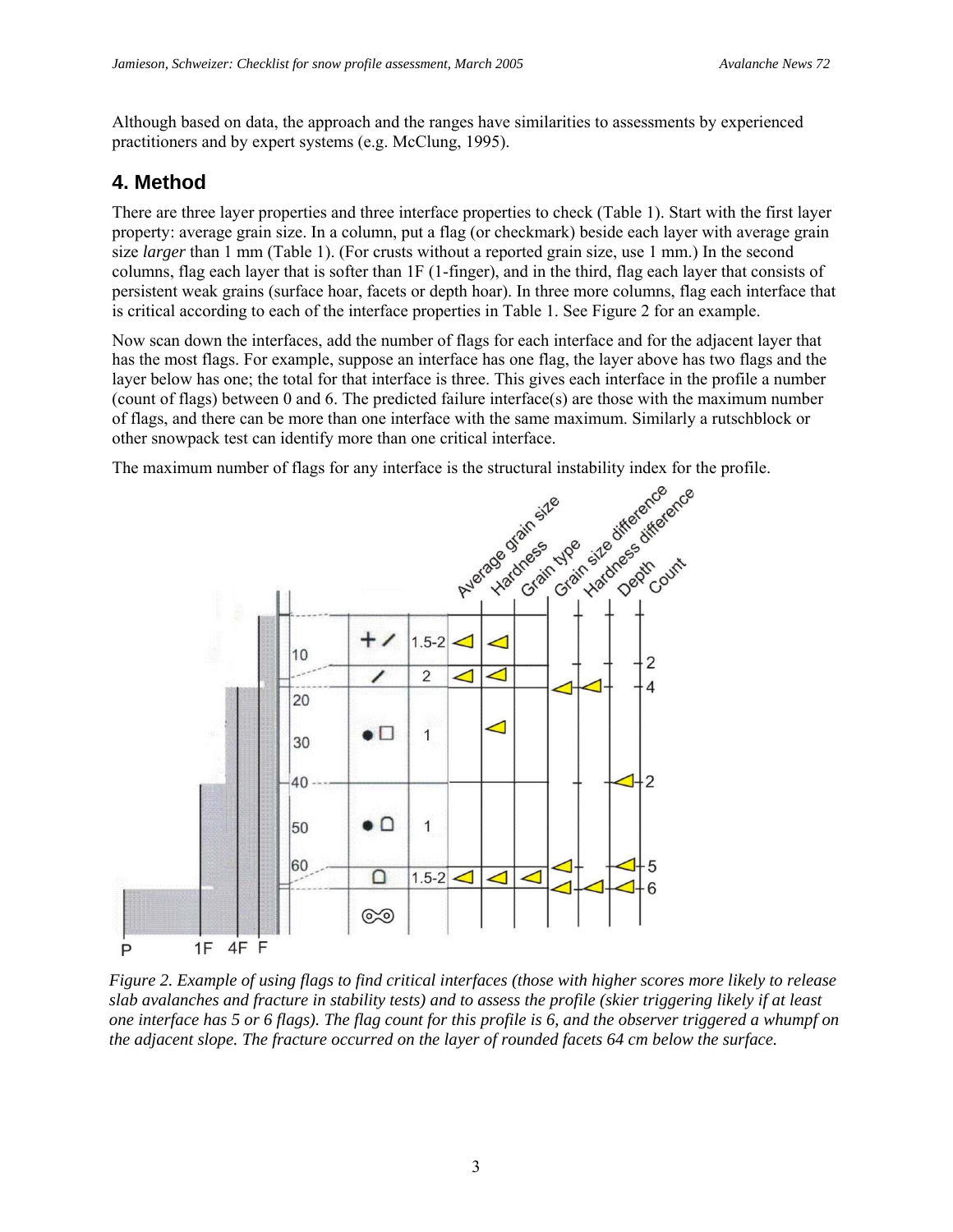#### **5. Results**

Two hundred and sixteen profiles from skier-tested slopes in the Columbia Mountains were used to optimize the critical ranges of the yellow flags. One hundred and seventeen of these were on slopes triggered by skiers and the others were on slopes that had been skier tested but not triggered. A separate set of 54 profiles was used to test the yellow flag method, 16 of these were on skier-triggered slopes. (For more on the learning and test samples, see Schweizer and others, 2004).

On the slopes that were not triggered, Table 2 shows 59% of the profiles in the learning sample and 66% of the profiles in the test sample had no interfaces with 5 or 6 flags. For the slopes that were skier triggered, at least one interface had five or six flags in 67% of the profiles in the learning sample and in 75% of the profiles in the test sample. Apparently, using the critical ranges in Table 1, the method recognizes unstable slopes better than stable slopes.

| Table 2. Accuracy of Yellow Flag method for Columbia Mountain profiles on skier-tested slopes |                                                               |                                                    |
|-----------------------------------------------------------------------------------------------|---------------------------------------------------------------|----------------------------------------------------|
| Sample                                                                                        | Slopes not triggered by skiers                                | Skier-triggered slopes                             |
|                                                                                               | Learning $\frac{1}{2}$ 59% (58 of 99) flag count of 4 or less | $\frac{1}{2}$ 67% (78 of 117) flag count of 5 or 6 |
| Test                                                                                          | $66\%$ (25 of 38) flag count of 4 or less                     | 75% (12 of 16) flag count of 5 or 6                |

### **6. Limitations**

The method only identified 67% to 75% of unstable slopes. This means it did **not** identify 25% to 33% of the unstable slopes! The inaccuracy is partly because the count of Yellow Flags is too simple to capture all the information relevant to skier triggering, and partly because profiles are point observations of the snowpack—and some avalanches are triggered from a point where snowpack properties are different from the profile site. Site selection is important, although perhaps less critical than for common stability tests.

The profiles were quite detailed. Research is required to determine the accuracy of the method when applied to less detailed profiles.

Like the count of McCammon's Lemons, the maximum number of Yellow Flags in a profile is a promising objective index of instability. However, its value in making decisions about avalanche risk is unclear, especially for experienced avalanche practitioners. Decisions regarding avalanche risk should include terrain as well as proven indicators such avalanche observations, recent weather and — where available and applicable ─ snow profile information and snowpack tests.

## **7. Summary**

A set of layer and interface properties was proposed to objectively assess manual snow profiles, i.e. to find the most critical interfaces. The maximum number of flags for any interface is the structural instability index for the profile.

The simplistic interpretation of the index summarized above (5 or 6 flags indicative of instability) was correct for about 67% to 75% of skier-triggered slopes in the Columbia Mountains. The critical ranges of the layer and interface properties presented in Table 1 are based on dry snow profiles from this range. They were evaluated *only* for skier triggered avalanches, and may not be relevant for other types of triggers. For similar approaches to assessing profiles from other snow climates, see McCammon and Schweizer (2002) and Schweizer and others (2004).

While skill and experience are required for site selection and snow profile observation, experienced and inexperienced people and computer programs should calculate the same index from the same profile. The index does not require a rutschblock or other stability test, although such tests remain valuable as independent indicators of instability.

The method can be used in training for snow profile interpretation.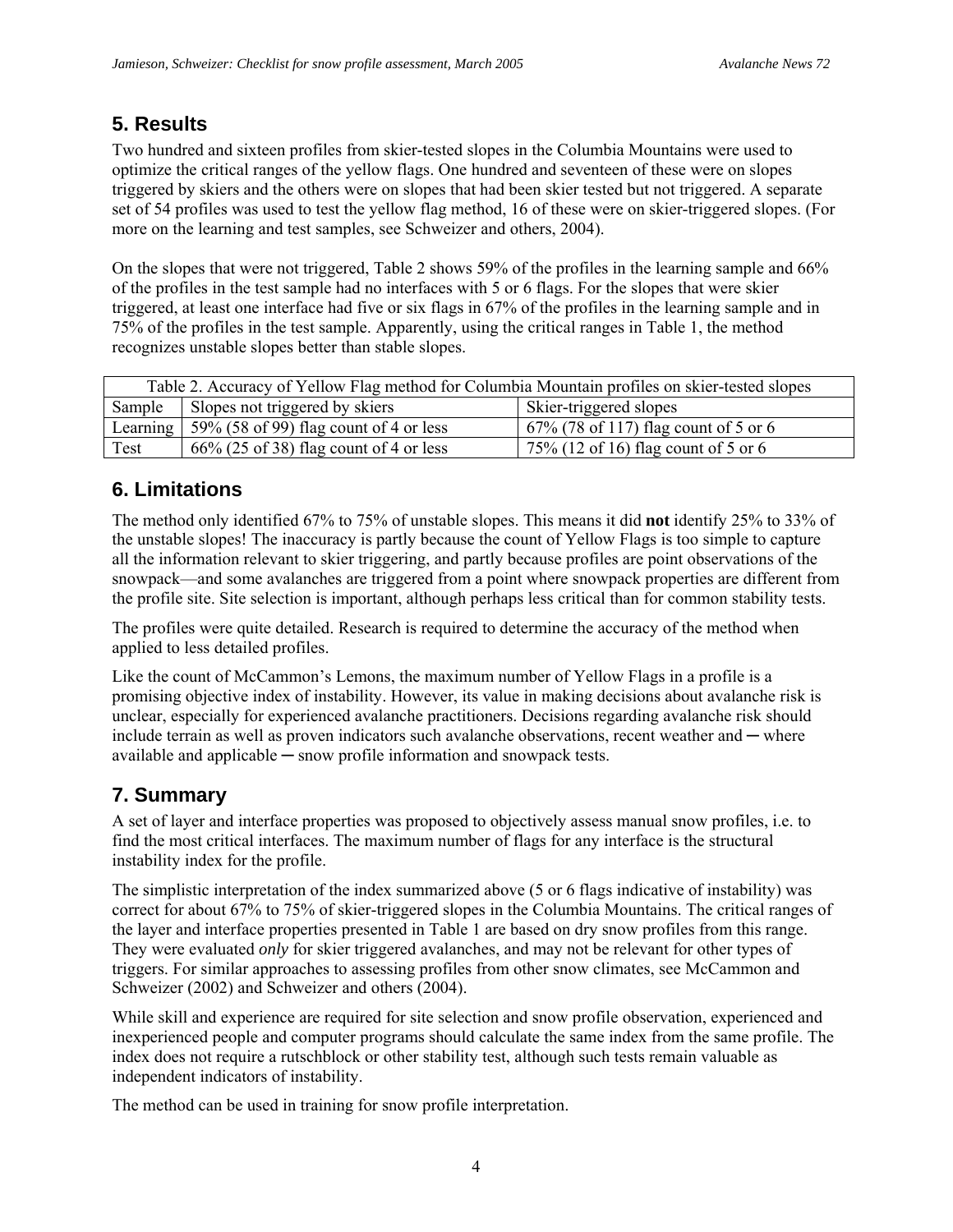While site selection for profiles is important, structural instability indices such as the count of Lemons or Yellow Flags are probably less sensitive to site selection than results of stability tests such as the rutschblock test.

Structural instability indices such as the Yellow Flag count provide an objective index (0 to 6) that can be averaged (or otherwise aggregated) to identify differences in *structural instability* between drainages, aspects, elevations, zones, etc.

Structural instability indices are an active research topic. The described method is likely to be updated as more profiles from more areas become available.

#### **Acknowledgements**

Our thanks to Ian McCammon, Alec van Herwijnen, Charles Fierz and Ian Tomm for stimulating discussions on structural instability indices, and to the many ASARC staff and graduate students who observed the profiles. The Canadian contribution to this paper was supported by the Natural Sciences and Engineering Research Council of Canada, the BC Helicopter and Snowcat Skiing Operators Association, Mike Wiegele Helicopter Skiing, the Canadian Avalanche Association and Canada West Ski Areas Association.

#### **References and further reading**

- Birkeland, K.W. 2004. Comments on using shear quality and fracture character to improve stability test interpretation. *The Avalanche Review* 23(2), 13. http://www.fsavalanche.org/NAC/techPages/articles/04\_TAR\_shearquality.pdf
- Campbell, C. 2004. [Spatial variability of slab stability and fracture properties in avalanche start zones.](http://www.eng.ucalgary.ca/cgi-bin/TrackIt.pl?CCampbellThesis.pdf) MSc thesis. Dept. of Civil Engineering, University of Calgary, Calgary, Alberta, Canada. http://www.eng.ucalgary.ca/cgibin/TrackIt.pl?CCampbellThesis.pdf
- Campbell, C.P., Jamieson, B. 2004. [Spatial variability of rutschblock results in avalanche start zones.](http://www.eng.ucalgary.ca/cgi-bin/TrackIt.pl?RbSpatVarIssw04.pdf) In press for the *Proceedings of the 2004 International Snow Science Workshop in Jackson Hole, Wyoming*. American Avalanche Association. http://www.eng.ucalgary.ca/cgi-bin/TrackIt.pl?RbSpatVarIssw04.pdf
- van Herwijnen, A.F.G. 2005. *Fractures in weak snowpack layers in relation to slab avalanche release*. PhD thesis. Dept. of Civil Engineering, University of Calgary, Calgary, Alberta, Canada.
- van Herwijnen, A.F.G., Jamieson, B. 2004. [Fracture character in compression tests.](http://www.eng.ucalgary.ca/cgi-bin/TrackIt.pl?FracCharCtIssw04.pdf) In press for the *Proceedings of the 2004 International Snow Science Workshop in Jackson Hole, Wyoming*. American Avalanche Association. http://www.eng.ucalgary.ca/cgi-bin/TrackIt.pl?FracCharCtIssw04.pdf
- Jamieson, B. 2003. [Fracture propagation and resistance in weak snowpack layers](http://www.eng.ucalgary.ca/cgi-bin/TrackIt.pl?FractResist.pdf). *Avalanche News* 67, 36-43. Canadian Avalanche Association, Revelstoke, BC. http://www.eng.ucalgary.ca/cgibin/TrackIt.pl?FractResist.pdf
- Johnson, R.F., Birkeland, K.W. 2002. Integrating shear quality into stability test results. In: J.R. Stevens (editor), *Proceedings ISSW 2002 International Snow Science Workshop*, Penticton, BC, Canada, 29 September-4 October 2002. International Snow Science Workshop Canada Inc., BC Ministry of Transportation, Snow Avalanche Programs, Victoria, BC, Canada, pp. 508-513. http://www.fsavalanche.org/NAC/techPages/articles/02\_ISSW\_shear\_quality.pdf
- McCammon, I., Schweizer, J. 2002. A field method for identifying structural weaknesses in the snowpack. In: J.R. Stevens (editor), *Proceedings ISSW 2002 International Snow Science Workshop*, Penticton, BC, Canada, 29 September-4 October 2002. International Snow Science Workshop Canada Inc., BC Ministry of Transportation, Snow Avalanche Programs, Victoria, BC, Canada, pp. 477-481. http://www.snowpit.com/articles/lemons%20reprint%20copy.pdf
- McCammon, I., Sharaf, D. 2005. Integrating strength, energy and structure into stability decisions: So you dig a pit and then what? *The Avalanche Review* 23(3), 18-19.